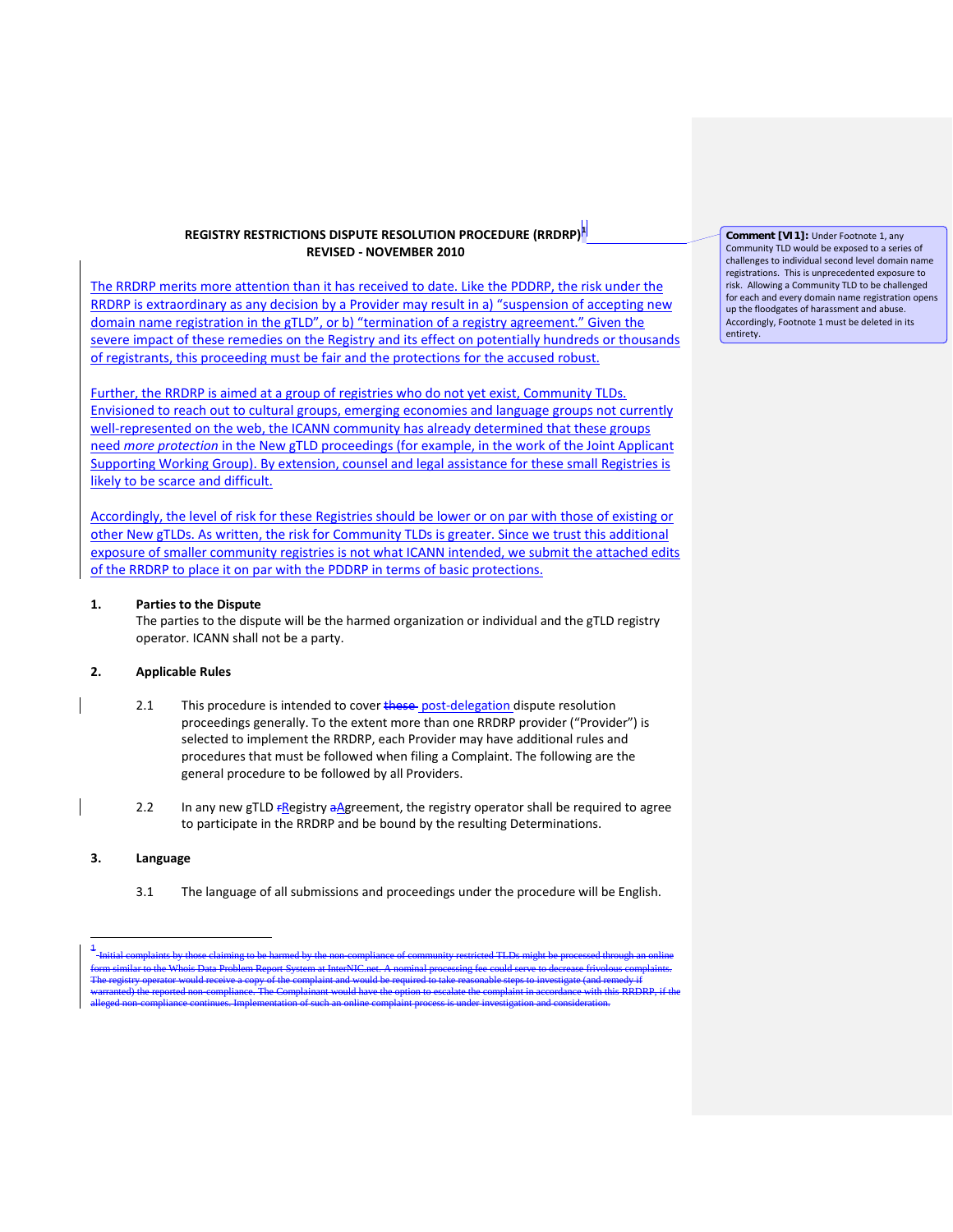3.2 Parties may submit supporting evidence in their original language, provided and subject to the authority of the RRDRP Expert Panel to determine otherwise, that such evidence is accompanied by an English translation of all relevant text.

# **4. Communications and Time Limits**

- 4.1 All communications with the Provider must be filed electronically.
- 4.2 For the purpose of determining the date of commencement of a time limit, a notice or other communication will be deemed to have been received on the day that it is transmitted to the appropriate contact person designated by the parties.
- 4.3 For the purpose of determining compliance with a time limit, a notice or other communication will be deemed to have been sent, made or transmitted on the day that it is dispatched.
- 4.4 For the purpose of calculating a period of time under this procedure, such period will begin to run on the day following the date of receipt of a notice or other communication.
- 4.5 All references to day limits shall be considered as calendar days unless otherwise specified.

# **5. Standing**

- 5.1 The mandatory administrative proceeding will commence when a third-party complainant ("Complainant") has filed a Complaint with a Provider asserting that the Complainant is a harmed organization or individual as a result of the community-based gTLD registry operator not complying with one or more of the restrictions set out in the Registry Agreement regarding the registration of domain names.
- 5.2 The Complainant must be an established institution that was listed as an endorser for the gTLD application and has an ongoing relationship with the defined community that the gTLD supports as set forth in the Registry Agreement.
- 5.3 Before proceeding to the merits of a dispute, and before the Respondent is required to submit a substantive Response, or pay any fees, the Provider shall appoint a special oneperson Panel to perform an initial "threshold" review ("Threshold Review Panel"). The Threshold Review Panel will determine standing and the Expert Determination will include a statement of the Complainant's standing.

#### **6. Standards**

6.1 Requirements: Established institutions, and individuals associated with defined communities, are eligible to file a community objection. The "defined community" must be a community related to the gTLD string in the application that is the subject of the dispute. To qualify for standing for a community claim, the

**Comment [VI2]:** This is 5.2 in the PDDRP

**Formatted:** Indent: Left: 0.5", Hanging: 0.5"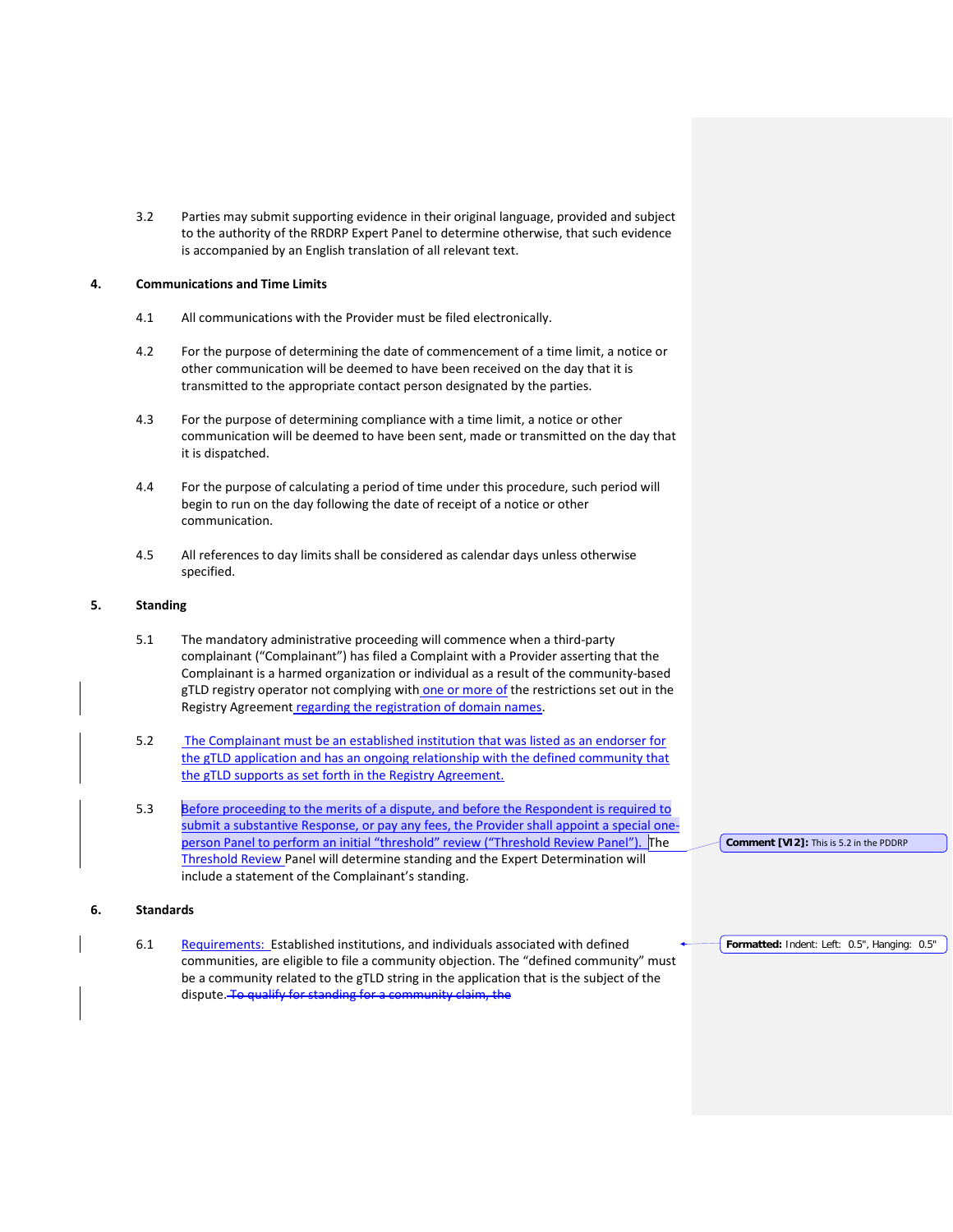|                                                                                                  |                                                                                                       | A Complainant must prove each of the following by clear and convincing evidence:                                                         |                                                                                             |  |  |  |
|--------------------------------------------------------------------------------------------------|-------------------------------------------------------------------------------------------------------|------------------------------------------------------------------------------------------------------------------------------------------|---------------------------------------------------------------------------------------------|--|--|--|
|                                                                                                  |                                                                                                       |                                                                                                                                          | Formatted: Indent: Left: 1", First line: 0"<br>Formatted: Indent: Left: 0.5", Hanging: 0.5" |  |  |  |
|                                                                                                  | 6.1.1                                                                                                 | That it is an established institution that was listed as an endorser for the gTLD                                                        | Formatted: Indent: Left: 1", Hanging: 0.5"                                                  |  |  |  |
|                                                                                                  |                                                                                                       | application and has an ongoing relationship with the defined community that                                                              |                                                                                             |  |  |  |
|                                                                                                  |                                                                                                       | the gTLD supports as set forth in the Registry Agreement;                                                                                | Comment [VI3]: This was originally in 5.2 and is<br>simply restated here.                   |  |  |  |
|                                                                                                  | 6.1.2.                                                                                                | That the registry operator, by its affirmative conduct, has failed in a substantial                                                      | Formatted: Indent: Left: 1", First line: 0"                                                 |  |  |  |
|                                                                                                  |                                                                                                       | and consistent manner to serve the defined community (as the registry operator                                                           | Formatted: Indent: Left: 1", Hanging: 0.5"                                                  |  |  |  |
|                                                                                                  |                                                                                                       | has defined it and as ICANN has accepted in the Registry Agreement);                                                                     |                                                                                             |  |  |  |
|                                                                                                  |                                                                                                       |                                                                                                                                          | Formatted: Indent: Left: 1", First line: 0"                                                 |  |  |  |
|                                                                                                  | 6.1.3                                                                                                 | That the registry operator's affirmative conduct has caused substantial and<br>measurable harm to the Complainant and the Community; and | Formatted: Indent: Left: 1", Hanging: 0.5"                                                  |  |  |  |
|                                                                                                  |                                                                                                       |                                                                                                                                          | Formatted: Indent: Left: 1", First line: 0"                                                 |  |  |  |
|                                                                                                  | 6.1.4                                                                                                 | That there is a pattern of bad conduct that is harmful to the Community and the $\rightarrow$                                            | Formatted: Indent: Left: 1", Hanging: 0.5"                                                  |  |  |  |
|                                                                                                  |                                                                                                       | Complainant.                                                                                                                             |                                                                                             |  |  |  |
|                                                                                                  |                                                                                                       |                                                                                                                                          | Formatted: Indent: First line: 0"                                                           |  |  |  |
| 6.2                                                                                              |                                                                                                       | For the Threshold Review Panel to deem a claim meritorious, the claims must prove                                                        | Formatted: Indent: Left: 0.5", Hanging: 0.5"                                                |  |  |  |
|                                                                                                  |                                                                                                       | each of the following:                                                                                                                   |                                                                                             |  |  |  |
|                                                                                                  |                                                                                                       |                                                                                                                                          | Formatted: Indent: First line: 0"                                                           |  |  |  |
|                                                                                                  | 6.2.1                                                                                                 | The Community invoked by the objector is a defined community;                                                                            |                                                                                             |  |  |  |
|                                                                                                  | 6.2.2                                                                                                 | There is a strong association between the community invoked and the gTLD                                                                 |                                                                                             |  |  |  |
|                                                                                                  |                                                                                                       | label or string (see ICANN Nexus Criteria).                                                                                              | Formatted: Indent: Left: 1", Hanging: 0.5"                                                  |  |  |  |
|                                                                                                  |                                                                                                       |                                                                                                                                          | Formatted: Indent: First line: 0"                                                           |  |  |  |
|                                                                                                  | 6.2.3                                                                                                 | The registry operator has violated the terms of its Registry Agreement; and                                                              |                                                                                             |  |  |  |
|                                                                                                  |                                                                                                       |                                                                                                                                          |                                                                                             |  |  |  |
|                                                                                                  | 6.2.4                                                                                                 | There is measurable harm to the Complainant (such as financial harm) and to                                                              | Formatted: Indent: Left: 1", Hanging: 0.5"                                                  |  |  |  |
|                                                                                                  |                                                                                                       | the Community named by the objector, not resolvable by other mechanisms                                                                  |                                                                                             |  |  |  |
|                                                                                                  |                                                                                                       | contained in the Registry Agreement (for example, by UDRP procedure).                                                                    |                                                                                             |  |  |  |
|                                                                                                  |                                                                                                       | For an claim to be successful, the claims must prove that:                                                                               |                                                                                             |  |  |  |
|                                                                                                  | 6.1.1                                                                                                 | The community invoked by the objector is a defined community;                                                                            |                                                                                             |  |  |  |
|                                                                                                  |                                                                                                       |                                                                                                                                          |                                                                                             |  |  |  |
|                                                                                                  | 6.1.2                                                                                                 | There is a strong association between the community invoked and the gTLD                                                                 |                                                                                             |  |  |  |
|                                                                                                  |                                                                                                       | label or string;                                                                                                                         |                                                                                             |  |  |  |
|                                                                                                  | 6.1.3                                                                                                 | The TLD operator violated the terms of the community-based restrictions in its                                                           |                                                                                             |  |  |  |
|                                                                                                  |                                                                                                       | agreement;                                                                                                                               |                                                                                             |  |  |  |
|                                                                                                  |                                                                                                       |                                                                                                                                          |                                                                                             |  |  |  |
|                                                                                                  | $-12$                                                                                                 | There is a measureable harm to the Complainant and the community named by                                                                |                                                                                             |  |  |  |
|                                                                                                  |                                                                                                       | the objector.<br>In other words, it is not sufficient to show that a registry operator had one or two incidents of                       | Comment [VI4]: This has been replaced by a<br>new 6.1                                       |  |  |  |
|                                                                                                  |                                                                                                       | either failing to register a domain name or allowing the registration of a domain name for a                                             | Formatted: Indent: Left: 0.5"                                                               |  |  |  |
|                                                                                                  | particular institution or individual that is not in accordance with the restrictions set forth in the |                                                                                                                                          |                                                                                             |  |  |  |
| Registry Agreement. The registry operator is not liable under the RRDRP solely because it failed |                                                                                                       |                                                                                                                                          |                                                                                             |  |  |  |
|                                                                                                  | to register a domain name or agreed to register a domain name that Complainant feels was in           |                                                                                                                                          |                                                                                             |  |  |  |
|                                                                                                  |                                                                                                       | error. Rather, the Complainant must prove to the RRDRP Threshold Review Panel by clear and                                               |                                                                                             |  |  |  |
|                                                                                                  |                                                                                                       |                                                                                                                                          |                                                                                             |  |  |  |

 $\overline{\phantom{0}}$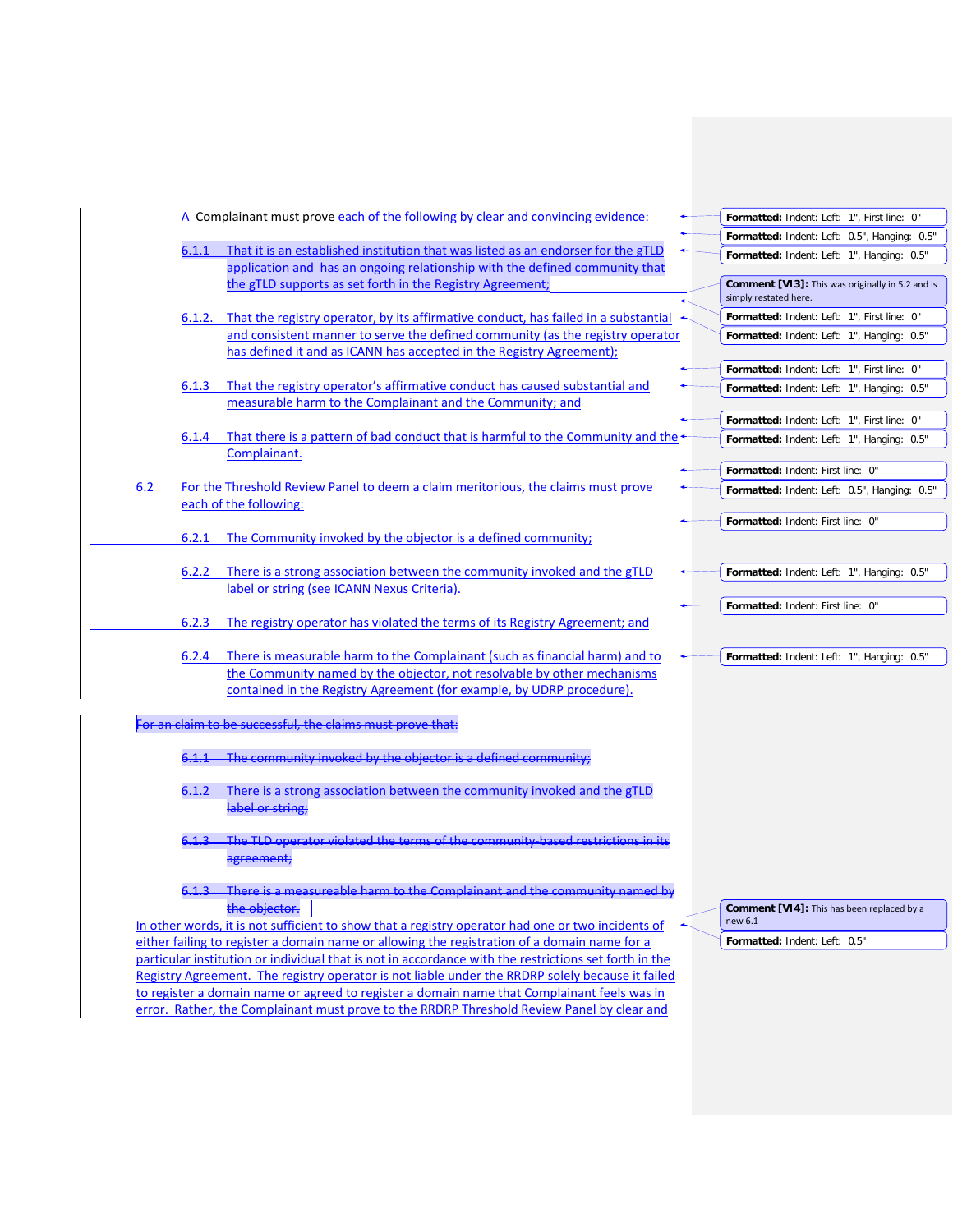convincing evidence that the registry operator has a pattern or practice of actively and systematically acting in contravention of the restrictions on domain name registration set forth in the Registry Agreement to the extent and degree that bad faith is evident.

# **7. Complaint**

7.1 Filing:

The Complaint will be filed electronically. Once the Administrative Review has been completed and the Provider deems the Complaint to be in compliance, per the standards provided above, the Provider will electronically serve the Complaint and serve a hard copy and faxpaper notice on the registry operator that is the subject of the Complaint ("Notice of Complaint") consistent with the contact information listed in the Registry Agreement.

# 7.2 Content:

- 7.2.1 The name and contact information, including address, phone, and email address, of the Complainant, the registry operator and, to the best of Complainant's knowledge, the name and address of the current registrant of all domain names that are the subject of this proceeding.owner of the registration.
- 7.2.2 The name and contact information, including address, phone, and email address of any person authorized to act on behalf of Complainant.
- 7.2.3 A statement of the nature of the dispute, which must include:
	- 7.2.3.1 The particular restrictions in the Registry Agreement with which the registry operator is failing to comply that form the basis upon which the Complaint is being filed;
	- 7.2.3.2 A detailed explanation of how the Complainant's claim meets the requirements for filing a claim pursuant to that particular ground or standard;
	- 7.2.3.3 A detailed explanation of the validity of the Complaint and why the evidence from the Complainant is considered meritorious;
	- 7.2.3.4 A statement that the Complainant has at least 30 days prior to the fliing of the Complaint, notified the registry operator in writing of (i) its specific concerns and specific conduct it believes is resulting in its failure to comply with the Registry Agreement; and (ii) its willingness to meet to resolve the issue;
	- 7.2.3.5 Copies of any documents that the Complainant considers to evidence its basis for relief;

#### **Formatted:** Indent: Left: 0"

**Formatted:** Indent: First line: 0", No page break before **Formatted:** Indent: Left: 0"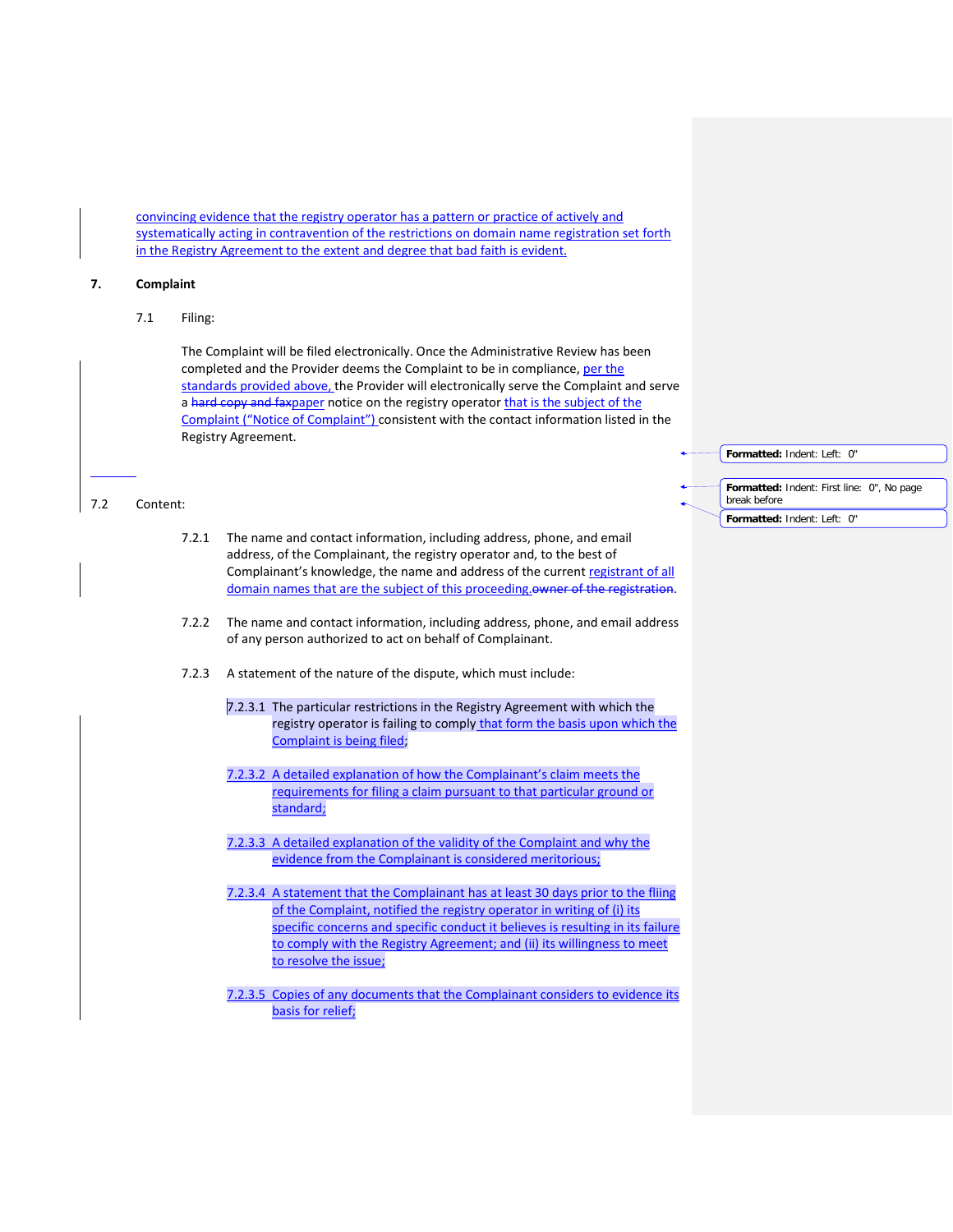

**Comment [VI8]:** To be consistent with the PDDRP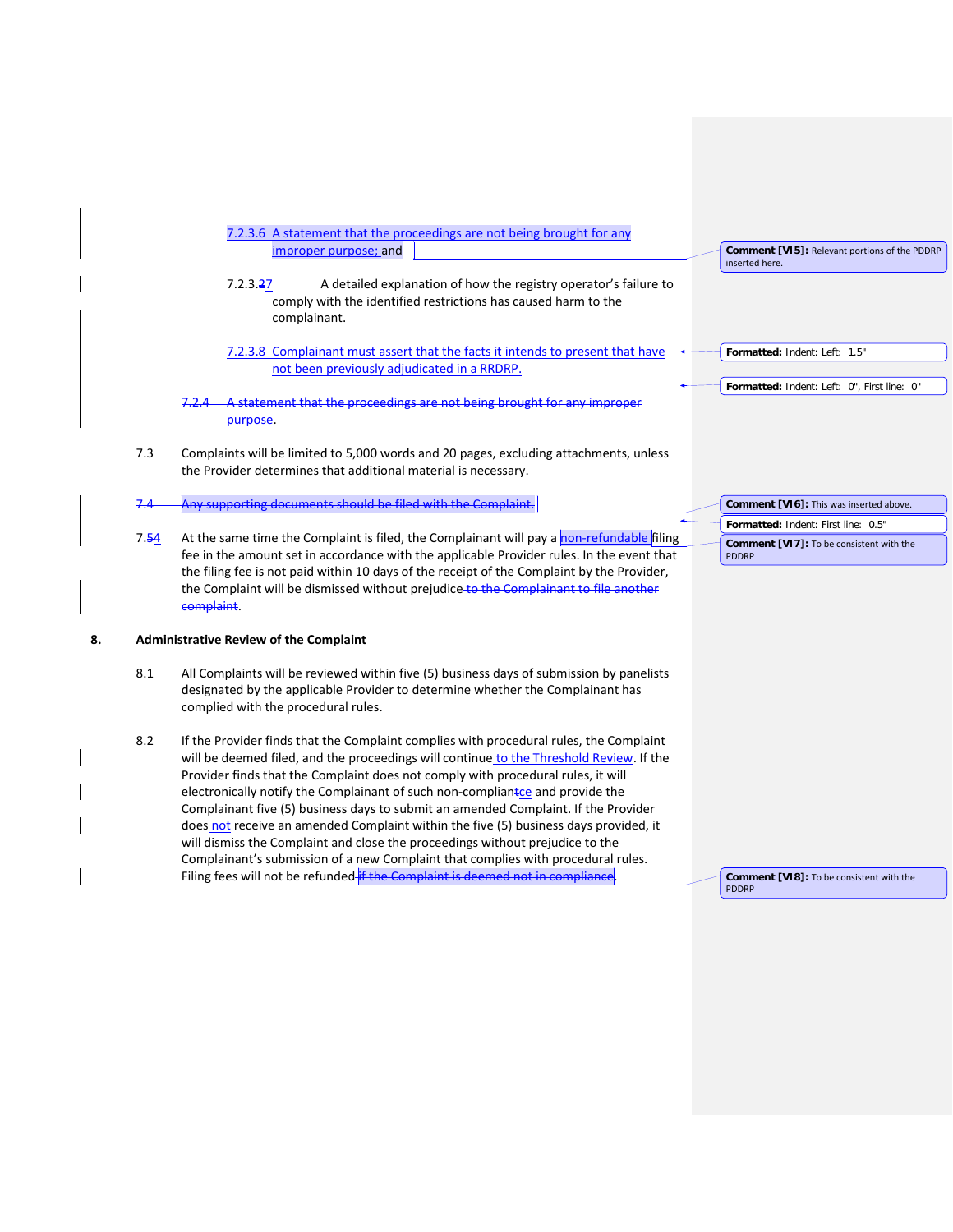| 8.3 | Once the complaint is deemed filed, the If deemed compliant, the Provider will                            |                                                                                                   |
|-----|-----------------------------------------------------------------------------------------------------------|---------------------------------------------------------------------------------------------------|
|     | Threshold Review Panel will determine compliance of the Complaint per the Standards                       |                                                                                                   |
|     | contained in Section 6. If the Threshold Review Panel determines compliance, the                          |                                                                                                   |
|     | Provider will electronically serve the Complaint on the registry operator and serve the                   |                                                                                                   |
|     | Notice of Complaint a paper notice on the registry operator that is the subject of the                    |                                                                                                   |
|     | Complaint consistent with the contact information listed in the Registry Agreement.                       |                                                                                                   |
| 8.4 | The Registry Operator will have ten (10) days to challenge the Threshold Review                           | Formatted: Indent: Left: 0.5", Hanging: 0.5"                                                      |
|     | decision from the Provider from the date the Complaint is electronically received.                        |                                                                                                   |
|     |                                                                                                           | Formatted: Font: Not Bold                                                                         |
|     | <b>Threshold Review</b>                                                                                   | Comment [VI9]: The whole Section 9 was taken<br>and adapted from the PDDRP.                       |
| 9.1 | Provider shall establish a Threshold Review Panel, consisting of one panelist selected by $\triangleleft$ | Formatted: Indent: Left: 0.5", Hanging: 0.5"                                                      |
|     | the Provider, for each proceeding within five (5) business days after completion of                       |                                                                                                   |
|     | Administrative Review and has been deemed compliant with procedural rules.                                |                                                                                                   |
| 9.2 | The Threshold Review Panel shall be tasked with determining whether the Complainant                       |                                                                                                   |
|     | satisfies the following criteria:                                                                         |                                                                                                   |
|     | That it is an established institution that was listed as an endorser for the gTLD<br>9.2.1                | Formatted: Indent: Left: 1", Hanging: 0.5"                                                        |
|     | application and has an ongoing relationship with the defined community as set                             |                                                                                                   |
|     | forth in the Registry Agreement;                                                                          |                                                                                                   |
|     |                                                                                                           | Comment [VI10]: This was originally in the<br>RRDRP - just moved to be a sub-bullet in Standards, |
|     | 9.2.2<br>That the registry operator is engaging in a pattern of failing to comply with a                  | rather than in Standing.                                                                          |
|     | specific provisions in its Registry Agreement;                                                            | Formatted: Indent: Left: 1"                                                                       |
|     | That Complainant has demonstrated that it has been materially harmed,<br>9.2.3                            |                                                                                                   |
|     | including, but not limited to, significant financial harm, as a result of the registry                    |                                                                                                   |
|     | operator's pattern of actions;                                                                            |                                                                                                   |
|     |                                                                                                           | Formatted: Indent: Left: 0", First line: 0"                                                       |
|     | That Complainant has asserted facts with sufficient specificity that, if everything<br>9.2.4              | Formatted: Indent: Left: 1"                                                                       |
|     | the Complainant asserted is true, states a claim under the Standards herein;                              |                                                                                                   |
|     | The Complainant has asserted that: (i) at least 30 days prior to the filing of the<br>9.2.5               |                                                                                                   |
|     | Complaint, the Complainant notified the registry operator in writing of its                               |                                                                                                   |
|     | specific concerns and specific conduct it believes is resulting in its failure to                         |                                                                                                   |
|     | comply with the Registry Agreement and its willingness to meet to resolve the                             |                                                                                                   |
|     | issue; (ii) whether the registry operator responded to the Complainant's notice                           |                                                                                                   |
|     | of specific concerns; and (iii) if the registry operator did respond, that the                            |                                                                                                   |
|     | Complainant attempted to engage in good faith discussions to resolve the issue                            |                                                                                                   |
|     | prior to initiating the RRDRP.                                                                            |                                                                                                   |
|     |                                                                                                           | Formatted: Indent: Left: 0", First line: 0"                                                       |
| 9.3 | Within ten (10) business days of date Provider served Notice of Complaint, the registry                   | Formatted: Indent: Left: 0.5"                                                                     |
|     | operator shall have the opportunity, but is not required, to submit papers to support its                 |                                                                                                   |
|     | position as to the Complainant's standing and challenge the decision of the Threshold                     |                                                                                                   |
|     | Review Panel that the Complaint is meritorious. If the registry operator chooses to file                  |                                                                                                   |
|     | such papers, it must pay a filing fee.                                                                    |                                                                                                   |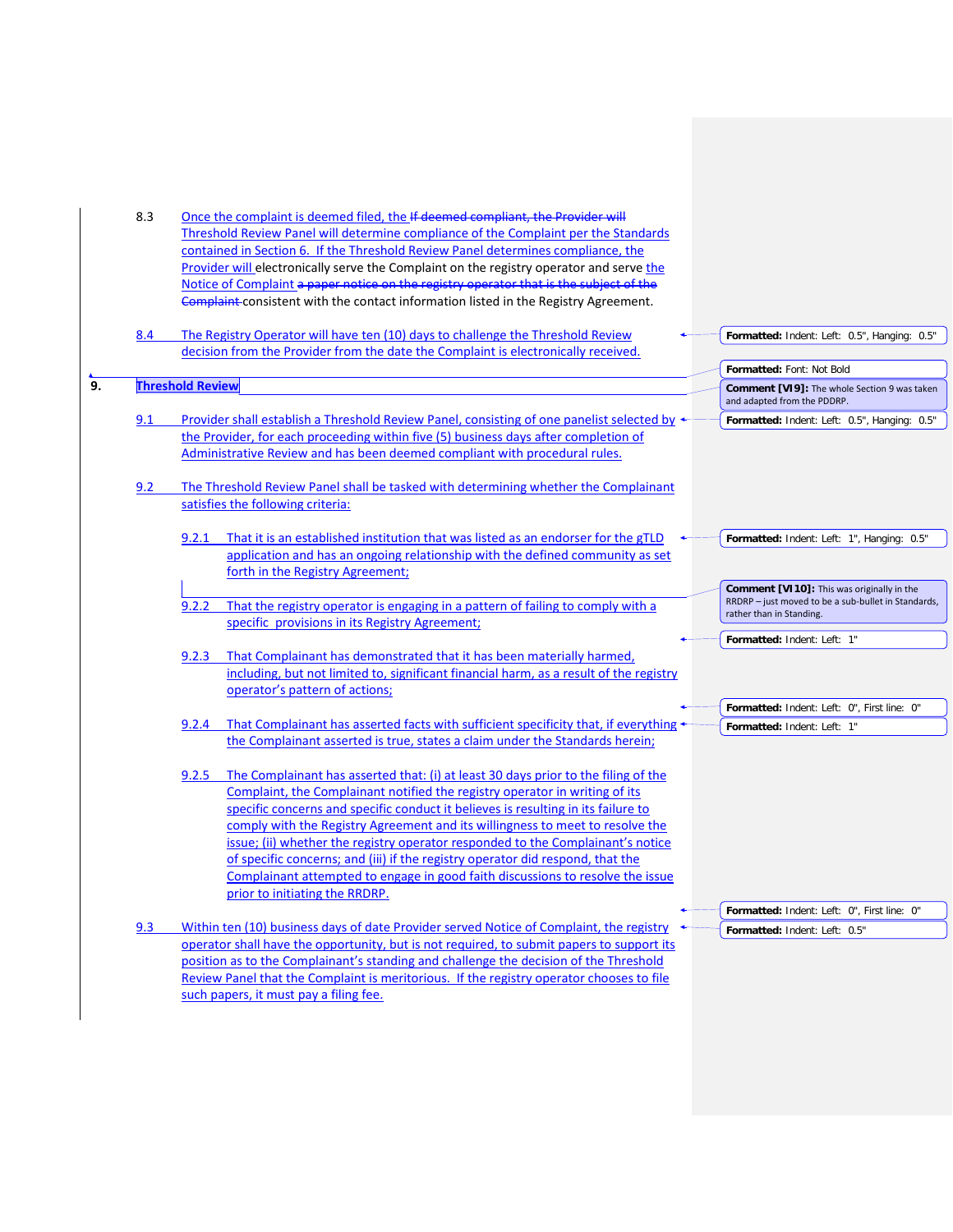- 9.4 If the registry operator submits papers, the Complainant shall have ten (10) business days to submit an opposition.
- 9.5 The Threshold Review Panel shall have ten (10) business days from the due date of the Complainant's opposition or the due date of the registry operator's papers, if non were filed, to issue its Threshold Determination.
- 9.6 Provider shall electronically serve the Threshold Determination on all parties.
- 9.7 If the Complainant has not satisfied the Threshold Review criteria, the Provider will dismiss the proceedings on the grounds that the Complainant lacks standing and declare that the registry operator is the prevailing party.
- 9.8 If the Threshold Review panel determines that the Complainant has standing and satisfied the criteria, then the Provider will commence with the proceedings on the merits.

#### **10. Response to the Complaint**

- 910.1 The registry operator must file a response to each Complaint within thirty (30forty-five (45) days of service the Complaintafter the date of the Threshold Review Panel Declaration.
- 910.2 The Response will comply with the rules for filing of a Complaint and will contain the names and contact information for the registry operator, as well as a point by point response to the statements made in the Complaint.
- 910.3 The Response must be electronically filed with the Provider and the Provider must serve it upon the Complainant in electronic form with a hard-copy notice that it has been served.
- 910.4 Service of the Response will be deemed effective, and the time will start to run for a Reply, upon electronic transmission of the Response and hard-copy notice of the Response was sent by the Provider to the addresses provided by the Complainant.
- 910.5 If the registry operator believes the Complaint is without merit, it will affirmatively plead in it Response the specific grounds for the claim. One basis would be that the matter has previously been the subject of an RRDRP and that there are no new facts in dispute.
- At the same time the Response is filed, the registry operator will pay a filing fee in the .<br>amount set in accordance with the applicable Provider rules. In the event that the filing fee is not paid within ten (10) days of the receipt of the Response by the Provider, the Response will be deemed improper and not considered in the proceedings, but the  $m$ atter will proceed to Determination.  $\overline{\phantom{a}}$

**Comment [VI11]:** To make consistent with the PDDRP.

**Comment [VI12]:** To make consistent with the PDDRP **Formatted:** Indent: Left: 0.5", Hanging: 0.5"

**10 11. Reply**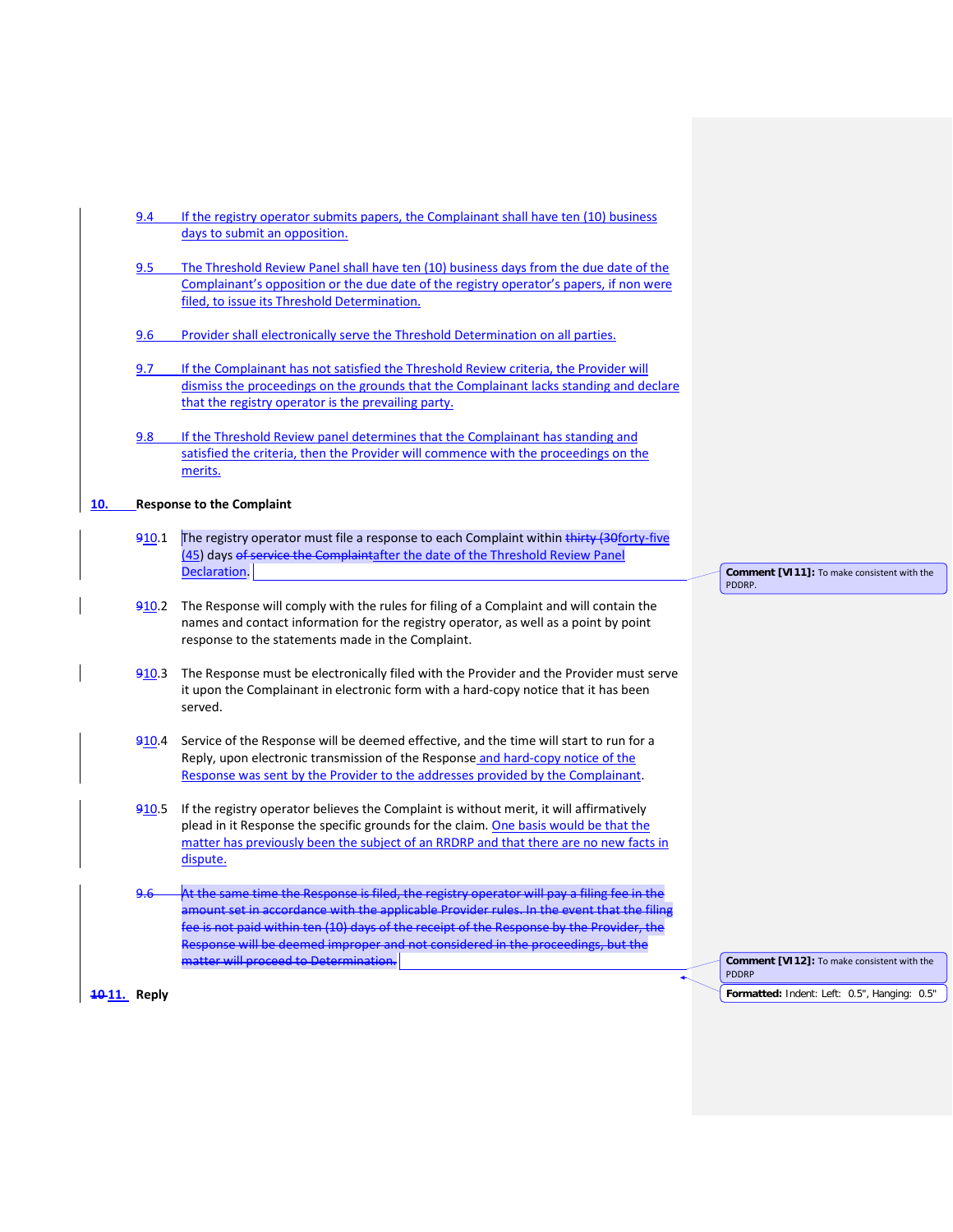- 101.1 The Complainant is permitted ten (10) days from Service of the Response to submit a Reply addressing the statements made in the Response showing why the Complaint is not "without merit." A Reply may not introduce new facts or evidence into the record, but shall only be used to address statements made in the Response. Any new facts or evidence introduced in a Response shall be disregarded by the Expert Panel.
- 101.2 Once the Complaint, Response and Reply (as necessary) are filed and served, a Panel will be appointed and provided with all submissions.

## **112. Default**

- 142.1 If the registry operator fails to respond to the Complaint, it will be deemed to be in default.
- 142.2 Limited rights to set aside the finding of default will be established by the Provider, but in no event will it be permitted absent a showing of good cause to set aside the finding of Default.
- 142.3 The Provider shall provide Notice of Default via email to the Complainant and registry operator.
- 142.4 All Default cases shall proceed to Expert Determination on the merits.

# **123. Expert Panel**

- 123.1 The Provider shall select and appoint an single-member-Expert Panel within (21) days after receiving the Reply, or if no Reply is filed, within 21 days after the Reply was due to be filed .
- 123.2 The Provider will-shall appoint a one-person Expert Panel unless any party requests a three-member Expert Panel. No Threshold Panel member shall serve as an Expert Panel member in the same RRDRP proceeding.
- 123.3 In the case where either party requests a three-member Expert Panel, each party (or each side of the dispute if a matter has been consolidated) shall select an Expert and the two selected Experts shall select the third Expert Panel member. Such selection shall be made pursuant to the Provider's rules or procedures. RRDRP panelists within a Provider shall be rotated to the extent feasible.
- 123.4 Expert Panel members must be independent of the parties to the post-delegation challenge. Each Provider will follow its adopted procedures for requiring such independence, including procedures for challenging and replacing an Expert for lack of independence.

# **134. Costs**

134.1 The Provider will estimate the costs for the proceedings that it administers under this procedure in accordance with the applicable Provider Rules. Such costs will cover only **Formatted:** No page break before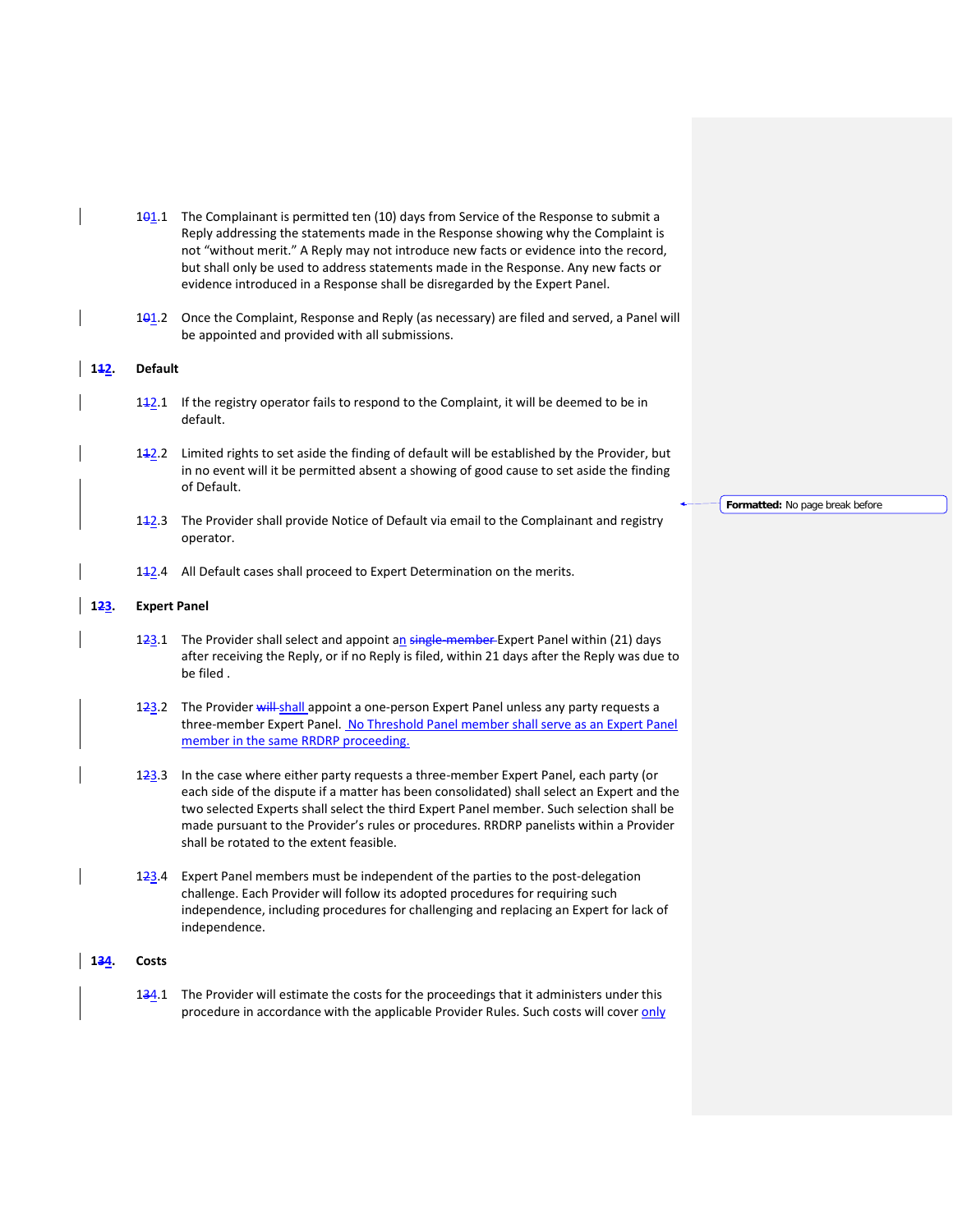the administrative fees of the Provider and for the Expert Panel, and are intended to be reasonable.

- 134.2 The Complainant shall be required to pay the filing fee as set forth above in the "Complaint" section, and shall be required to submit the full amount of the Provider estimated administrative fees and the Expert Panel fees at the outset of the proceedings. Fifty percent of that full amount shall be in cash (or cash equivalent) to cover the Complainant's share of the proceedings and the other 50% shall be in either cash (or cash equivalent), or in bond, to cover the registry operator's share if the registry operator prevails.
- 134.3 If the Panel declares the Complainant to be the prevailing party, the registry operator is required to reimburse Complainant for all Panel and Provider fees incurred. Failure to do shall be deemed a violation of the RRDRP and a breach of the Registry Agreement, subject to remedies available under the Agreement up to and including termination.

# **145. Discovery/Evidence**

- 145.1 In order to achieve the goal of resolving disputes rapidly and at a reasonable cost, discovery will generally not be permitted. In exceptional cases, the Expert Panel may require a party to provide additional evidence. Whether and to what extent discovery is allowed is at the discretion of the Panel, whether made on the Panel's own accord, or upon request from the Parties.
- 145.2 If permitted, discovery will be limited to that for which each Party has a substantial need.
- 145.3 Without a specific request from the Parties, but only lin extraordinary circumstances, the Expert Panel may request that the Provider may appoint experts to be paid for by the Parties, request live or written witness testimony, or request limited exchange of documents.
- 15.4 At the close of discovery, if permitted by the Expert panel, the Parties will make a final evidentiary submission, the timing and sequence to be determined by the Provider in consultation with the Expert Panel.

#### **156. Hearings**

- 156.1 Disputes under this RRDRP will usually be resolved without a hearing unless either party  $\leftarrow$ requests a hearing or the Expert Panel determines on its own initiative that one is necessary.
- 15.2 The Expert Panel may decide on its own initiative, or at the request of a party, to hold a hearing. However, the presumption is that the Expert Panel will render Determinations based on written submissions and without a hearing.



**Comment [VI13]:** To make consistent with the PDDRP.

**Comment [VI14]:** To make consistent with the PDDRP.

**Formatted:** Indent: Left: 0.5", Hanging: 0.5"

**Formatted:** Indent: Left: 0.5", Hanging: 0.5"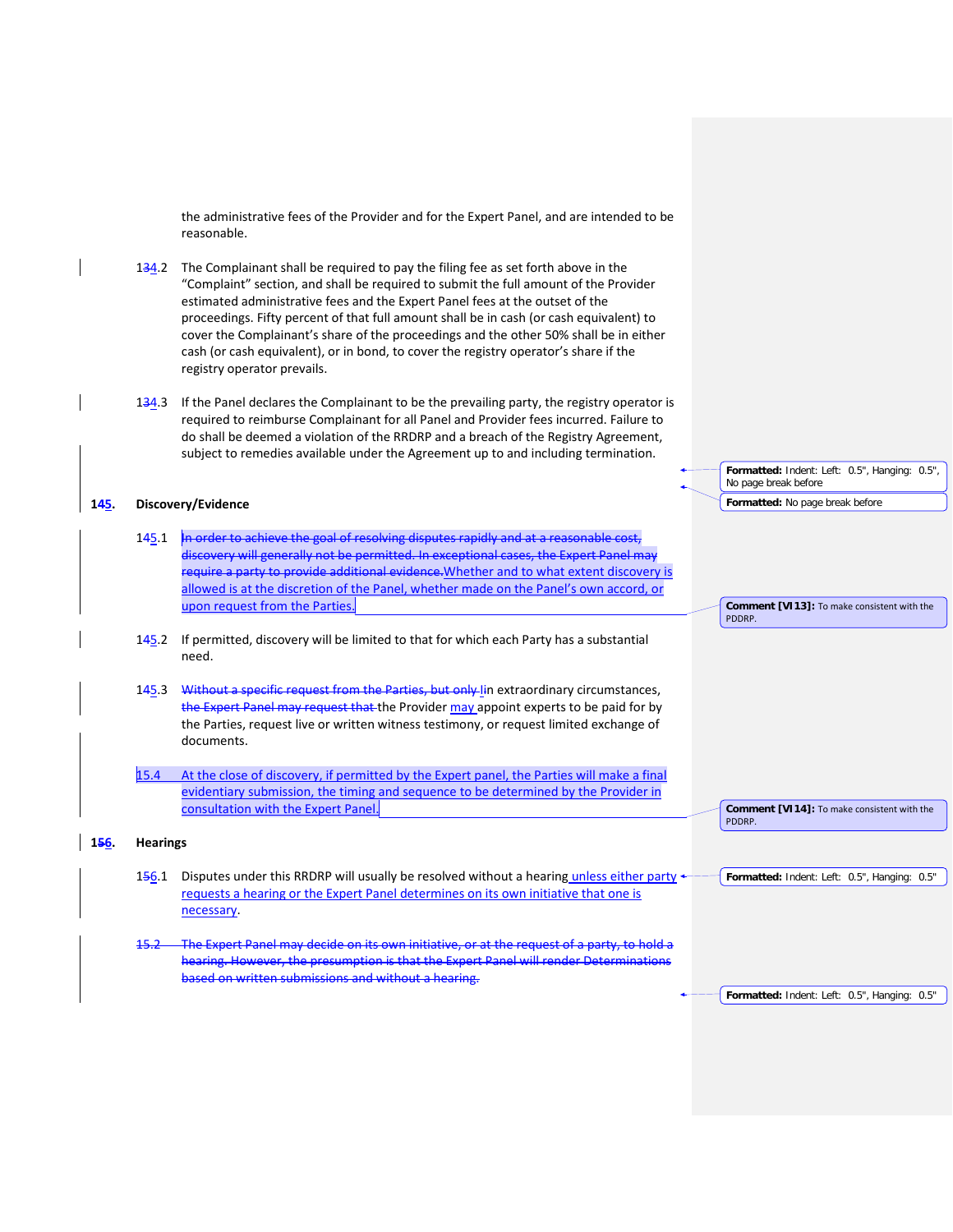- 15.36.2 If a request for a hearing is granted, videoconferences or teleconferences should be used if at all possible. If not possible, then the Expert Panel will select a place for hearing if the parties cannot agree.
- 15.46.3 Hearings should last no more than one day, except in the most exceptional circumstances.
- If the Expert Panel grants one party's request for a hearing, notwithstanding the other party's opposition, the Expert Panel is encouraged to apportion the hearing costs to the requesting party as the Expert Panel deems appropriate.
- 15.6.4 All dispute resolution proceedings will be conducted in English.

# **167. Burden of Proof**

The Complainant bears the burden of proving the allegation in its Complaintelaim; the burden should be by clear and convincing evidencea preponderance of the evidence

### **178. Remedies**

- 178.1 Since registrants of domain names registered in violation of the agreement restriction are not a party to the action, a recommended remedy cannot take the form of deleting, transferring or suspending registrations that were made in violation of the agreement restrictions (except to the extent registrants have been shown to be officers, directors, agents, employees, or entities under common control with a registry operator).
- 178.2 Recommended remedies will not include monetary damages or sanctions to be paid to any party other than fees awarded pursuant to section 134.
- 178.3 The Expert Panel may recommend a variety of graduated enforcement tools against the registry operator if the Expert Panel determines that the registry operator allowed registrations outside the scope of its Registry Agreementpromised limitations, including:
	- $1\frac{78}{3}$ .1 Remedial measures, which may be in addition to requirements under the registry agreement, for the registry to employ to ensure against allowing future registrations that do not comply with the Registry Agreement community-based limitations; except that the remedial measures shall not:
		- (a) Require the registry operator to monitor registrations not related to the names at issue in the RRDRP proceeding, or
		- (b)  $\frac{dD}{dx}$  actions by the registry operator that are contrary to those required under the *Registry aAgreement*
	- 178.3.2 Suspension of accepting new domain name registrations in the gTLD until such time as the violation(s) identified in the Determination is(are) cured or a set period of time;

**Comment [VI15]:** To make consistent with the PDDRP.

**Comment [VI16]:** To make consistent with the PDDRP.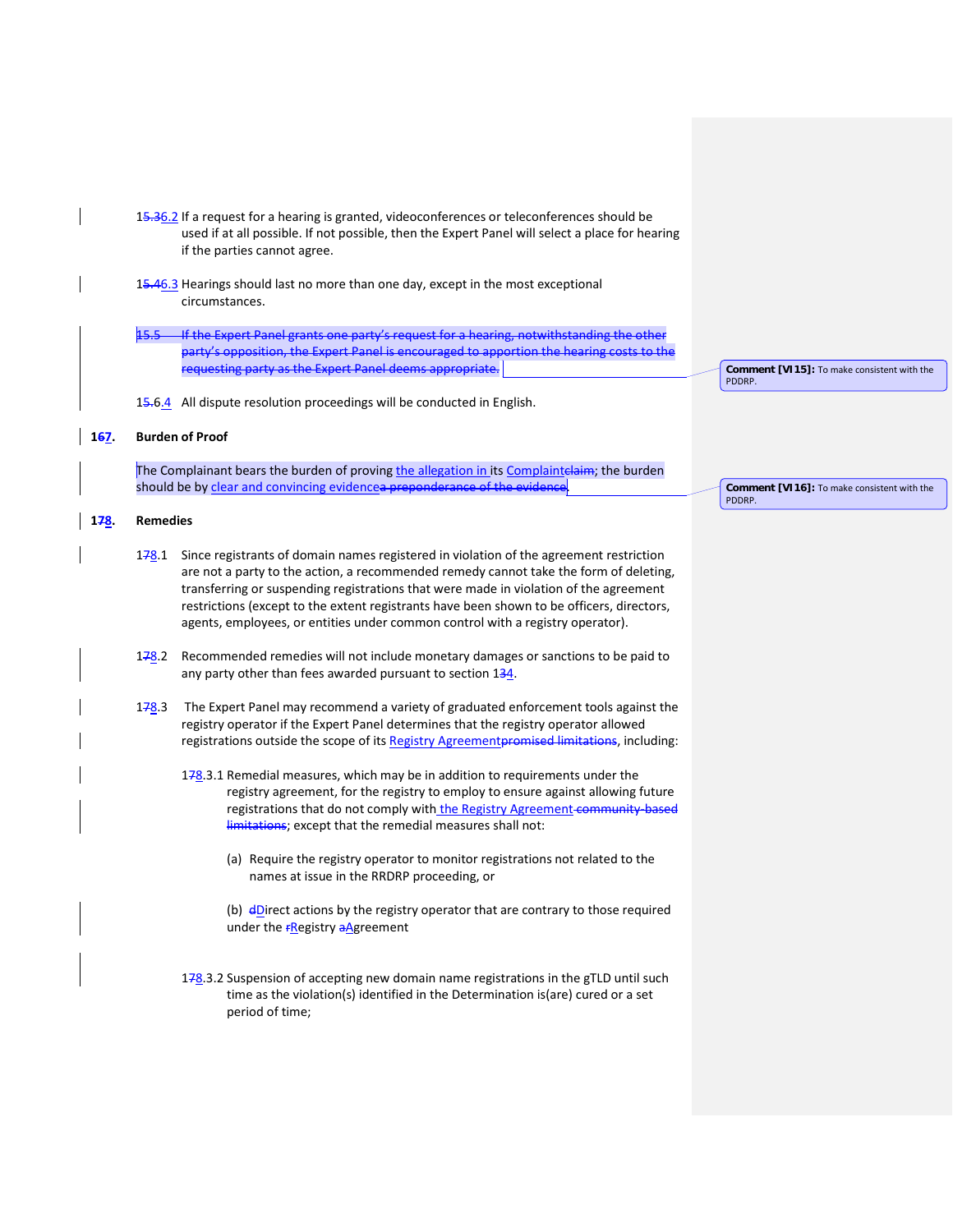OR,

- 178.3.3 In extraordinary circumstances where the registry operator acted with malice providing for the termination of a registry agreement.
- 17.38.4 In making its recommendation of the appropriate remedy, the Expert Panel will consider the ongoing harm to the Complainant, as well as the harm the remedies will create for other, unrelated, good faith domain name registrants operating within the gTLD.
- 18.5 The Expert Panel may also determine whether the Complaint was filed "without merit," and if so, award the appropriate sanctions on a graduated scale, including:
- 18.5.1 Temporary bans from filing Complaints;
- 18.5.2 Imposition of costs of registry operator, including reasonable attorney fees; and
	- 18.5.3 Permanent bans from filing Complaints after being banned temporarily.

# **189. The Expert Determination**

- 189.1 The Provider and the Expert Panel will make reasonable efforts to ensure that the Expert Determination is rendered within 45 days of the appointment of the Expert Panel and absent good cause, in no event later than 60 days after the appointment of the Expert Panel.
- 189.2 The Expert Panel will render a written Determination. The Expert Determination will state whether or not the Complaint is factually founded and provide the reasons for its Determination. The Expert Determination should be publicly available and searchable on the Provider's web site.
- 189.3 The Expert Determination may further include a recommendation of specific remedies. Costs and fees to the Provider, to the extent not already paid, will be paid within thirty (30) days of the Expert Determination.
- 189.4 The Expert Determination shall state which party is the prevailing party.
- 189.5 While the Expert Determination that a community-based restricted gTLD registry operator was not meeting its obligations to police the registration and use of domains within the applicable restrictions shall be considered, ICANN shall have the authority to impose the remedies ICANN deems appropriate, given the circumstances of each matter.

#### **1920. Appeal of Expert Determination**

1920.1 Either party shall have a right to seek a de novo appeal of the Expert Determination of liability or recommended remedy based on the existing record within the RRDRP proceeding for a reasonable fee to cover the costs of the appeal.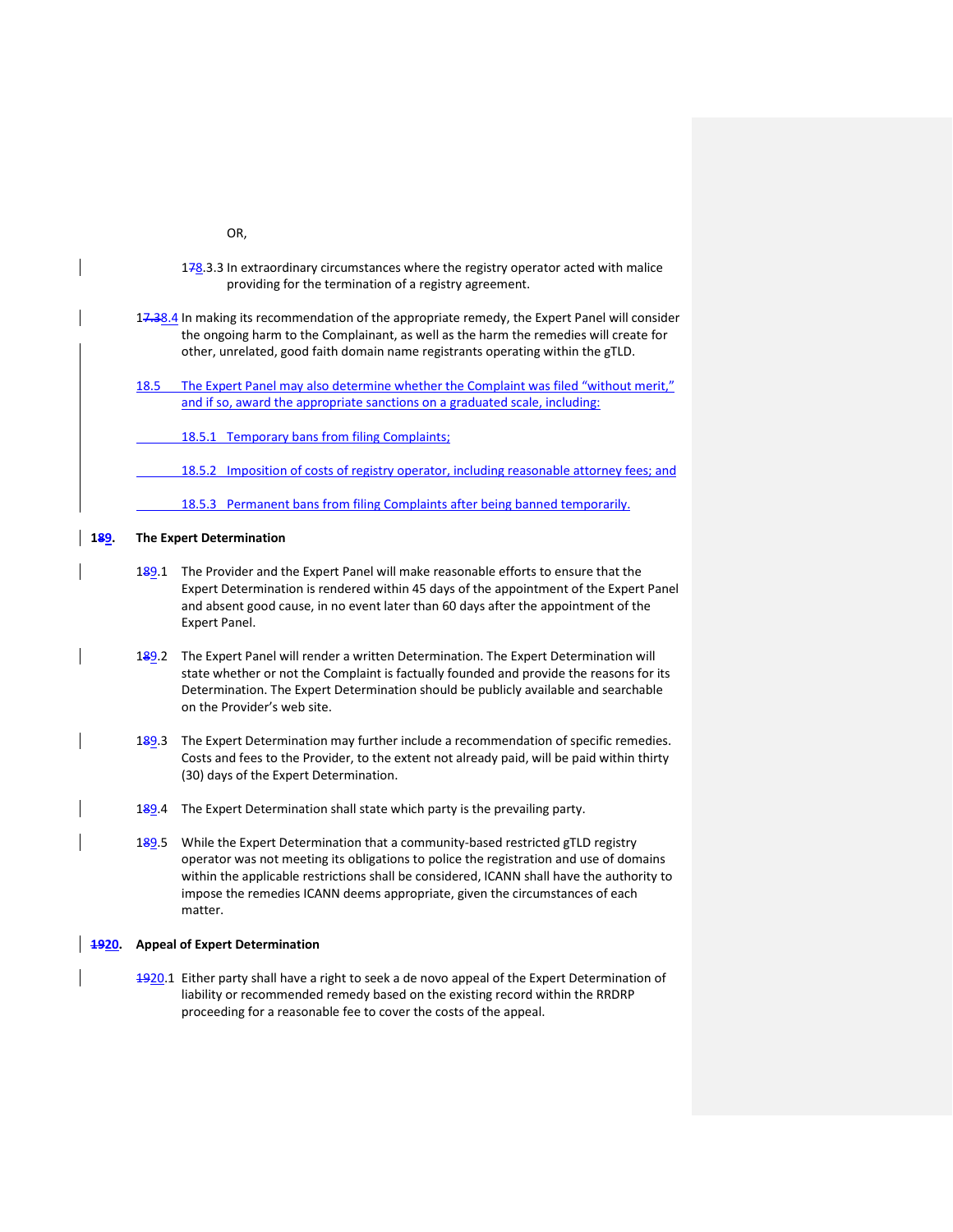- 1920.2 An appeal must be filed with the Provider and served on all parties within 20 days after an Expert Determination is issued and a response to the appeal must be filed within 20 days after the appeal. Manner and calculation of service deadlines shall in consistent with those set forth in Section 4 above, "Communication and Time Limits."
- 1920.3 A three-member Appeal Panel is to be selected by the Provider, but no member of the Appeal Panel shall also have been an Expert Panel member.
- 1920.4 The fees for an appeal in the first instance shall be borne by the appellant.
- 1920.5 A limited right to introduce new admissible evidence that is material to the Determination will be allowed upon payment of an additional fee, provided the evidence clearly pre-dates the filing of the Complaint.
- 1920.6 The Appeal Panel may request at its sole discretion, further statements or evidence from any party regardless of whether the evidence pre-dates the filing of the Complaint if the Appeal Panel determines such evidence is relevant..
- 1920.7 The prevailing party shall be entitled to an award of costs of appeal.
- 1920.8 The Providers rules and procedures for appeals, other than those stated above, shall apply.

#### **201. Challenge of a Remedy**

- 201.1 ICANN shall not implement a remedy for violation of the RRDRP for at least 20 days after the issuance of an Expert Determination, providing time for an appeal to be filed.
- 201.2 If an appeal is filed, ICANN shall stay its implementation of a remedy pending resolution of the appeal.
- 201.3 If ICANN decides to implement a remedy for violation of the RRDRP, ICANN will wait ten (10) business days (as observed in the location of its principal office) after notifying the registry operator of its decision. ICANN will then implement the decision unless it has received from the registry operator during that ten (10) business-day period official documentation that the registry operator has either: (a) commenced a lawsuit against the Complainant in a court of competent jurisdiction challenging the Expert Determination of liability against the registry operator, or (b) challenged the intended remedy by initiating dispute resolution under the provisions of its Registry Agreement. If ICANN receives such documentation within the ten (10) business day period, it will not seek to implement its decision under the RRDRP until it receives: (i) evidence of a resolution between the Complainant and the registry operator; (ii) evidence that registry operator's lawsuit against Complainant has been dismissed or withdrawn; or (iii) a copy of an order from the dispute resolution provider selected pursuant to the Registry Agreement dismissing the dispute against ICANN whether by reason of agreement of the parties or upon determination of the merits.